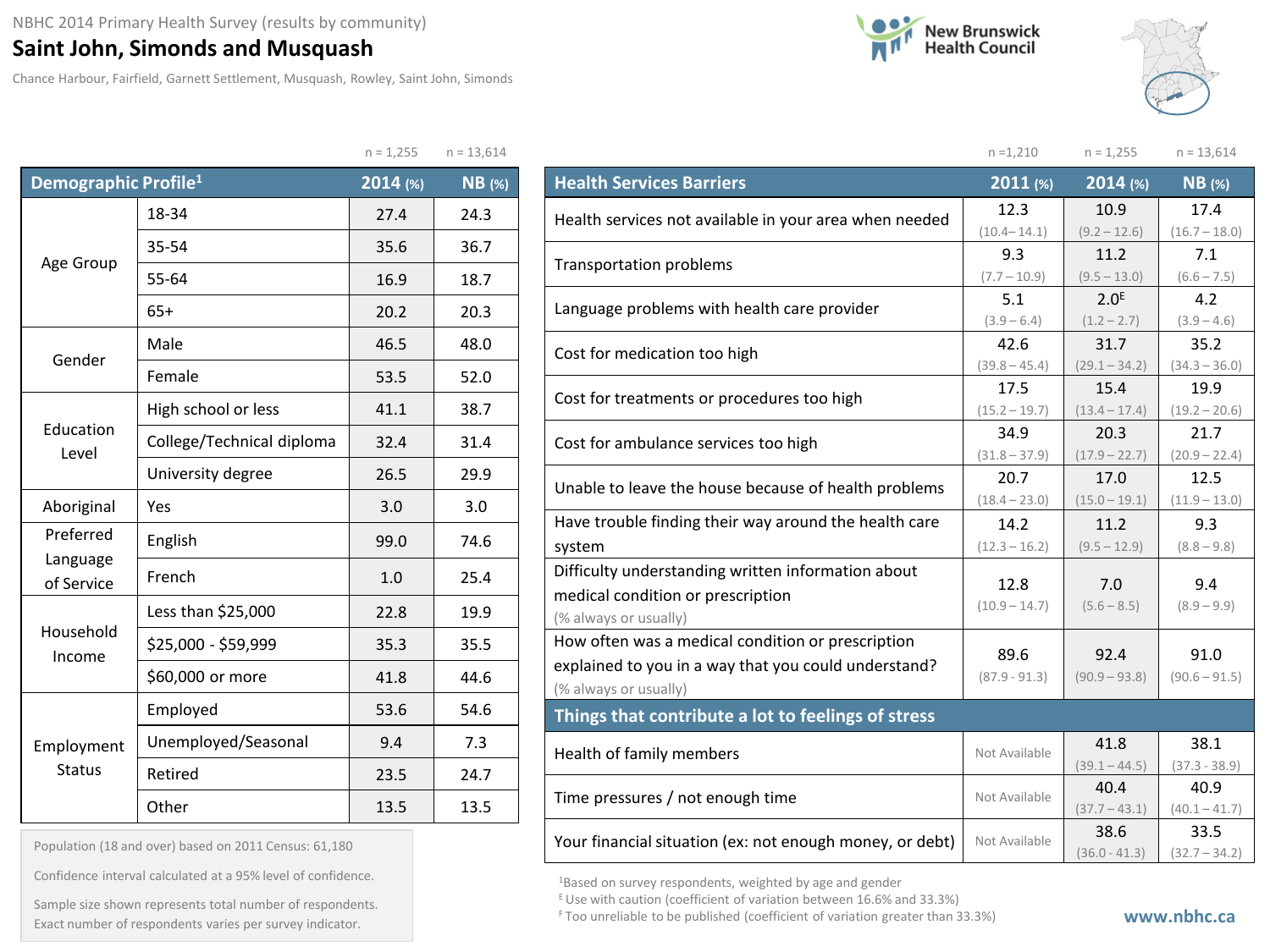## **Saint John, Simonds and Musquash**

 $\uparrow$  = Higher than 2011 results

 $\mathbf{\Psi}$  = Lower than 2011 results

**Chronic Health** 

| $n = 1.210$ | $n = 1,255$ | $n = 1.255$ | $n = 13,614$ |
|-------------|-------------|-------------|--------------|

|                                                  | $n = 1,210$             | $n = 1,255$     | $n = 13,614$            |
|--------------------------------------------------|-------------------------|-----------------|-------------------------|
| <b>Health Profile</b>                            | 2011 (%)                | 2014 (%)        | <b>NB</b> (%)           |
| Self-rated Health (% very good or excellent)     | 53.3                    | 48.2            | 50.5                    |
|                                                  | $(50.5 - 56.1)$         | $(45.4 - 50.9)$ | $(49.6 - 51.3)$         |
| Self-rated mental or emotional health            | Not Available           | 65.7            | 65.4                    |
| (% very good or excellent)                       |                         | $(63.1 - 68.3)$ | $(64.6 - 66.2)$         |
| "My health largely depends on how well I take    | 57.9                    | 57.9            | 55.2                    |
| care of myself" (% strongly agree)               | $(55.1 - 60.7)$         | $(55.1 - 60.6)$ | $(54.4 - 56.0)$         |
| Number of prescription medications taken on a    | 12.9                    | 12.3            | 15.2                    |
| regular basis <sup>3</sup> (%6 or more)          | $(10.7 - 15.1)$         | $(10.2 - 14.4)$ | $(14.5 - 15.9)$         |
| Discuss regularly with a health professional on  |                         | $\sqrt{27.6}$   |                         |
| improving health or preventing illness           | 33.5<br>$(30.7 - 36.3)$ | $(25.1 - 30.0)$ | 25.4<br>$(24.7 - 26.1)$ |
| (% always or usually)                            |                         |                 |                         |
| How long have you been seeing the same family    | 74.4                    | $\sqrt{65.9}$   | 73.0                    |
| doctor? (% 5 years or more)                      | $(71.8 - 77.0)$         | $(63.1 - 68.6)$ | $(72.2 - 73.7)$         |
| Are you limited in doing activities because of a |                         |                 |                         |
| physical or mental condition, or a health        | Not<br>Available        | 25.0            | 22.1                    |
| problem? (% yes)                                 |                         | $(22.7 - 27.4)$ | $(21.4 - 22.8)$         |
| <b>Memory Loss</b>                               |                         |                 |                         |
| Someone in household has a memory problem        | Not                     | 10.7            | 9.9                     |
|                                                  | Available               | $(9.0 - 12.4)$  | $(9.4 - 10.4)$          |
| that interferes with day to day function         | Not                     | 4.9             | 3.9                     |
|                                                  | Available               | $(3.7 - 6.1)$   | $(3.6 - 4.2)$           |
| <b>Health Behaviours</b>                         |                         |                 |                         |
| Eating fruits and vegetables                     | Not Available           | 46.1            | 50.4                    |
| (% 5 portions or more a day)                     |                         | $(43.3 - 48.8)$ | $(49.5 - 51.2)$         |
| Moderate or vigorous physical activity           | Not Available           | 51.5            | 49.0                    |
| (% at least 2 1/2 hours a week)                  |                         | $(48.7 - 54.2)$ | $(48.1 - 49.8)$         |
| Current smoker                                   | Not Available           | 25.0            | 19.2                    |
| (% daily or occasional)                          |                         | $(22.6 - 27.4)$ | $(18.5 - 19.8)$         |
| Unhealthy weight                                 | Not Available           | 33.9            | 30.8                    |
| (% obese)                                        |                         | $(31.2 - 36.6)$ | $(30.0 - 31.6)$         |

| Chronic Hearth<br>Conditions <sup>1</sup> | $2011$ (%)      | $2014$ (%)       | $2014^2$ (#) | <b>NB</b> (%)   |
|-------------------------------------------|-----------------|------------------|--------------|-----------------|
| One or more chronic                       | 64.1            | 64.3             |              | 61.6            |
| health conditions <sup>3</sup>            | $(61.4 - 66.8)$ | $(61.7 - 66.9)$  | 39,329       | $(60.8 - 62.4)$ |
| High blood pressure                       | 26.5            | 27.5             | 16,828       | 27.0            |
|                                           | $(24.1 - 29.0)$ | $(25.1 - 30.0)$  |              | $(26.2 - 27.7)$ |
| Arthritis                                 | 23.0            | 23.1             | 14,103       | 17.4            |
|                                           | $(20.6 - 25.3)$ | $(20.7 - 25.4)$  |              | $(16.8 - 18.0)$ |
| Depression                                | 14.7            | 17.2             | 10,550       | 14.9            |
|                                           | $(12.8 - 16.7)$ | $(15.2 - 19.3)$  |              | $(14.3 - 15.5)$ |
| Chronic pain                              | 17.5            | 16.0             | 9,806        | 14.0            |
|                                           | $(15.4 - 19.6)$ | $(14.0 - 18.0)$  |              | $(13.5 - 14.6)$ |
| Gastric Reflux (GERD)                     | 15.0            | 13.8             | 8,424        | 16.4            |
|                                           | $(13.0 - 17.0)$ | $(11.9 - 15.7)$  |              | $(15.8 - 17.0)$ |
| Asthma                                    | 11.1            | 13.1             | 8,037        | 11.8            |
|                                           | $(9.4 - 12.9)$  | $(11.3 - 15.0)$  |              | $(11.3 - 12.4)$ |
| <b>Diabetes</b>                           | 10.6            | 11.0             | 6,752        | 10.7            |
|                                           | $(8.9 - 12.3)$  | $(9.3 - 12.8)$   |              | $(10.1 - 11.2)$ |
| Cancer                                    | 8.0             | 9.5              | 5,818        | 8.3             |
|                                           | $(6.5 - 9.5)$   | $(7.9 - 11.1)$   |              | $(7.8 - 8.7)$   |
| Heart disease                             | 9.2             | 8.1              | 4,978        | 8.3             |
|                                           | $(7.6 - 10.8)$  | $(6.6 - 9.6)$    |              | $(7.9 - 8.8)$   |
| Emphysema or COPD                         | 3.6             | 3.8              | 2,296        | 3.0             |
|                                           | $(2.6 - 4.7)$   | $(2.7 - 4.8)$    |              | $(2.7 - 3.3)$   |
| Mood disorder other                       | 3.5             | 2.7 <sup>E</sup> | 1,663        | 3.0             |
| than depression                           | $(2.5 - 4.5)$   | $(1.8 - 3.6)$    |              | $(2.7 - 3.2)$   |
| Stroke                                    | 2.4E            | 2.5 <sup>E</sup> | 1,539        | 2.5             |
|                                           | $(1.5 - 3.2)$   | $(1.7 - 3.4)$    |              | $(2.2 - 2.8)$   |

Confidence interval calculated at a 95% level of confidence.

Symbols  $\bigwedge$  and  $\bigvee$  indicate a statistically significant difference at the 95% level of confidence.

Sample size shown represents total number of respondents. Exact number of respondents varies per survey indicator.

<sup>1</sup> Self-reported based on survey respondents

<sup>2</sup> Estimated number of citizens who have the selected chronic health condition

<sup>3</sup> Among the twelve chronic health conditions listed in table located at the right of this page.

 $E$  Use with caution (coefficient of variation between 16.6% and 33.3%)

F Too unreliable to be published (coefficient of variation greater than 33.3%)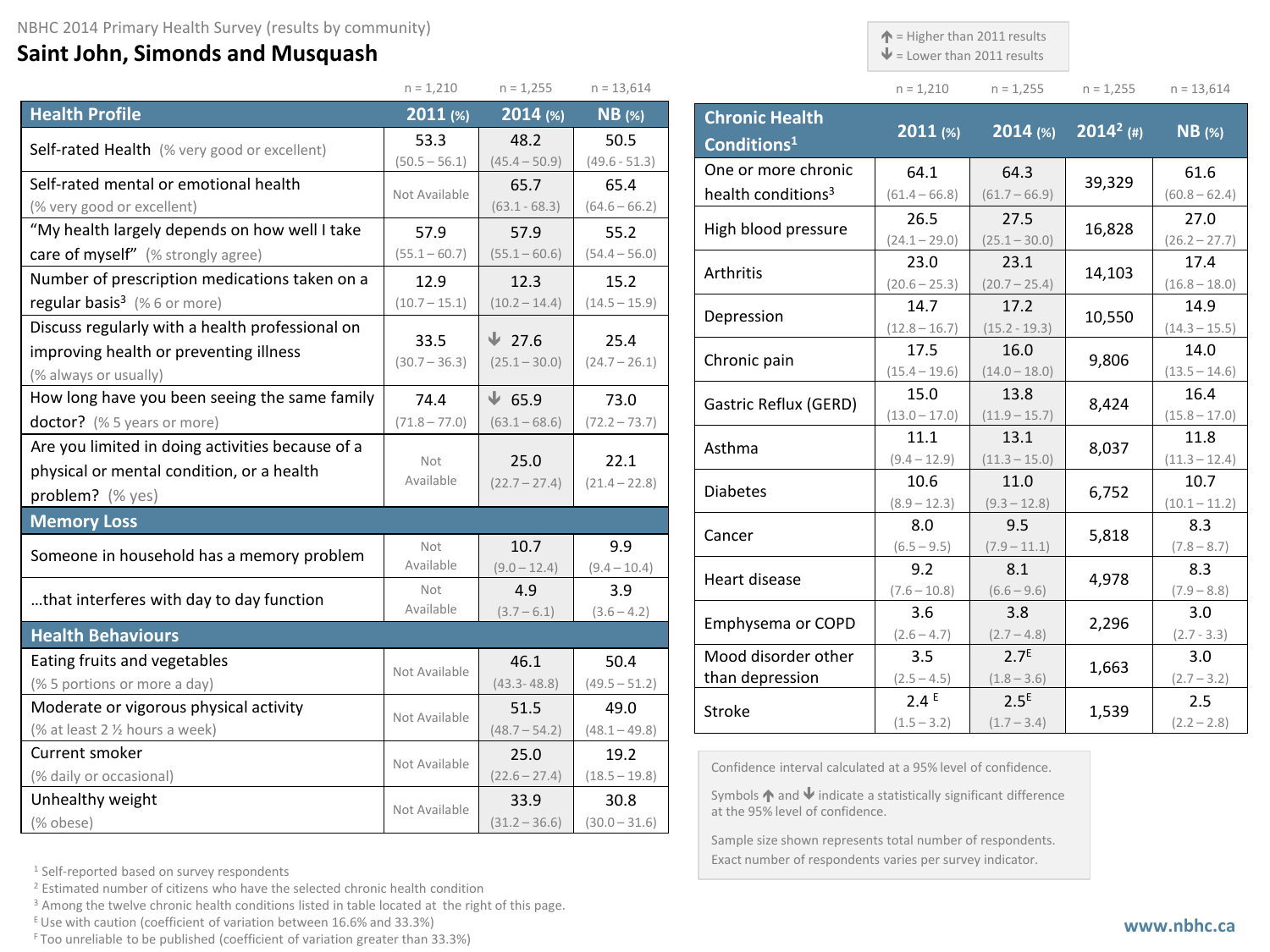|                        | NBHC 2014 Primary Health Survey (results by community)<br><b>Saint John, Simonds and Musquash</b> |                                                                                                                                                                                                                                                         |                             | $B =$ Better than 2011 results<br>$W =$ Worse than 2011 results |                                                                                                                                               |          |                         |
|------------------------|---------------------------------------------------------------------------------------------------|---------------------------------------------------------------------------------------------------------------------------------------------------------------------------------------------------------------------------------------------------------|-----------------------------|-----------------------------------------------------------------|-----------------------------------------------------------------------------------------------------------------------------------------------|----------|-------------------------|
|                        |                                                                                                   |                                                                                                                                                                                                                                                         |                             | $n=1,210$                                                       | $n=1,255$                                                                                                                                     | 1 to 33  | $n=13,614$              |
|                        |                                                                                                   | <b>Primary Health Indicator</b>                                                                                                                                                                                                                         |                             | $2011^1$                                                        | 2014                                                                                                                                          | Rank $2$ | <b>NB</b>               |
|                        | <b>Accessibility</b>                                                                              | The ability of patients/clients to obtain care/service at the right place and the right time, based on respective needs, in the official language of their choice                                                                                       |                             |                                                                 |                                                                                                                                               |          |                         |
|                        | $A-1$                                                                                             | Has a personal family doctor (% yes)                                                                                                                                                                                                                    |                             | 87.9<br>$(86.1 - 89.7)$                                         | 89.3<br>$(87.6 - 91.0)$                                                                                                                       | 27       | 92.1<br>$(91.7 - 92.5)$ |
|                        | $A-2$                                                                                             | <b>Calling family doctor's office during regular practice hours</b> (% very easy or somewhat easy)                                                                                                                                                      |                             | 78.9<br>$(76.5 - 81.3)$                                         | 79.5<br>$(77.2 - 81.8)$                                                                                                                       | 14       | 78.3<br>$(77.6 - 79.0)$ |
| Personal Family Doctor | $A-3$                                                                                             | Family doctor has extended office hours (after 5pm or on weekends) (% yes)                                                                                                                                                                              |                             |                                                                 | 15.8<br>$(13.7 - 17.9)$                                                                                                                       | 14       | 16.2<br>$(15.6 - 16.8)$ |
|                        | $A - 4$                                                                                           | Family doctor has an after-hour arrangement when office is closed (% yes)                                                                                                                                                                               |                             | 31.4<br>$(28.7 - 34.1)$                                         | $w$ 21.6<br>$(19.2 - 24.0)$                                                                                                                   | 8        | 18.2<br>$(17.5 - 18.9)$ |
|                        | $A-5$                                                                                             | How quickly appointment can be made with family doctor                                                                                                                                                                                                  | (% on same day or next day) | 30.2<br>$(27.4 - 33.0)$                                         | 33.1<br>$(30.3 - 35.9)$                                                                                                                       | 11       | 30.1<br>$(29.3 - 30.9)$ |
|                        |                                                                                                   |                                                                                                                                                                                                                                                         | (% within 5 days)           | 62.5<br>$(59.6 - 65.4)$                                         | 66.5<br>$(63.7 - 69.3)$                                                                                                                       | 9        | 60.3<br>$(59.4 - 61.2)$ |
|                        | $A-6$                                                                                             | Nurse working with family doctor who is regularly involved in health care (% yes)                                                                                                                                                                       |                             | 33.9<br>$(31.1 - 36.7)$                                         | $w$ 28.4<br>$(25.8 - 31.0)$                                                                                                                   | 15       | 27.5<br>$(26.7 - 28.3)$ |
|                        | $A-7$                                                                                             | Has access to a <b>primary health team</b> <sup>3</sup> (% yes)                                                                                                                                                                                         |                             | 35.7<br>$(33.1 - 38.3)$                                         | 29.0<br>W<br>$(26.5 - 31.5)$                                                                                                                  | 19       | 28.5<br>$(27.8 - 29.2)$ |
|                        | $A-8$                                                                                             | Wait time at the hospital emergency department (% less than 4 hours)                                                                                                                                                                                    |                             | 69.6<br>$(65.4 - 73.8)$                                         | <b>B</b> 79.4<br>$(75.9 - 82.9)$                                                                                                              | 10       | 73.9<br>$(72.7 - 75.1)$ |
|                        | $A-9$                                                                                             | How often citizens received the health care service they needed in the<br>official language of their choice<br>(% who always received service in language of preference)                                                                                | English $4$                 | 96.4<br>$(95.3 - 97.5)$                                         | 98.1<br>$(97.3 - 98.9)$                                                                                                                       |          | 95.2<br>$(94.8 - 95.6)$ |
|                        |                                                                                                   |                                                                                                                                                                                                                                                         | French <sup>4</sup>         | 50.0 $E$<br>$(23.8 - 76.2)$                                     | F                                                                                                                                             |          | 72.6<br>$(71.0 - 74.2)$ |
|                        |                                                                                                   | $1$ Community results were not reported in 2011<br>$2$ Indicator rank across 33 communities, from best (1) to worst (33)<br><sup>3</sup> Primary health team: Has access to a family doctor and has access to either a nurse practitioner or a nurse or |                             |                                                                 | Confidence interval calculated at a 95% level of confidence.<br>Symbols <b>B</b> and <b>W</b> indicate a statistically significant difference |          |                         |

other health professionals at their family doctor's office<br><sup>4</sup> Preferred language of service as indicated by respondent in the survey

 $E$  Use with caution (coefficient of variation between 16.7% and 33.3%)

<sup>F</sup> Too unreliable to be published (coefficient of variation greater than 33.3%)

at the 95% level of confidence.

Sample size shown represents total number of respondents. Exact number of respondents varies per survey indicator.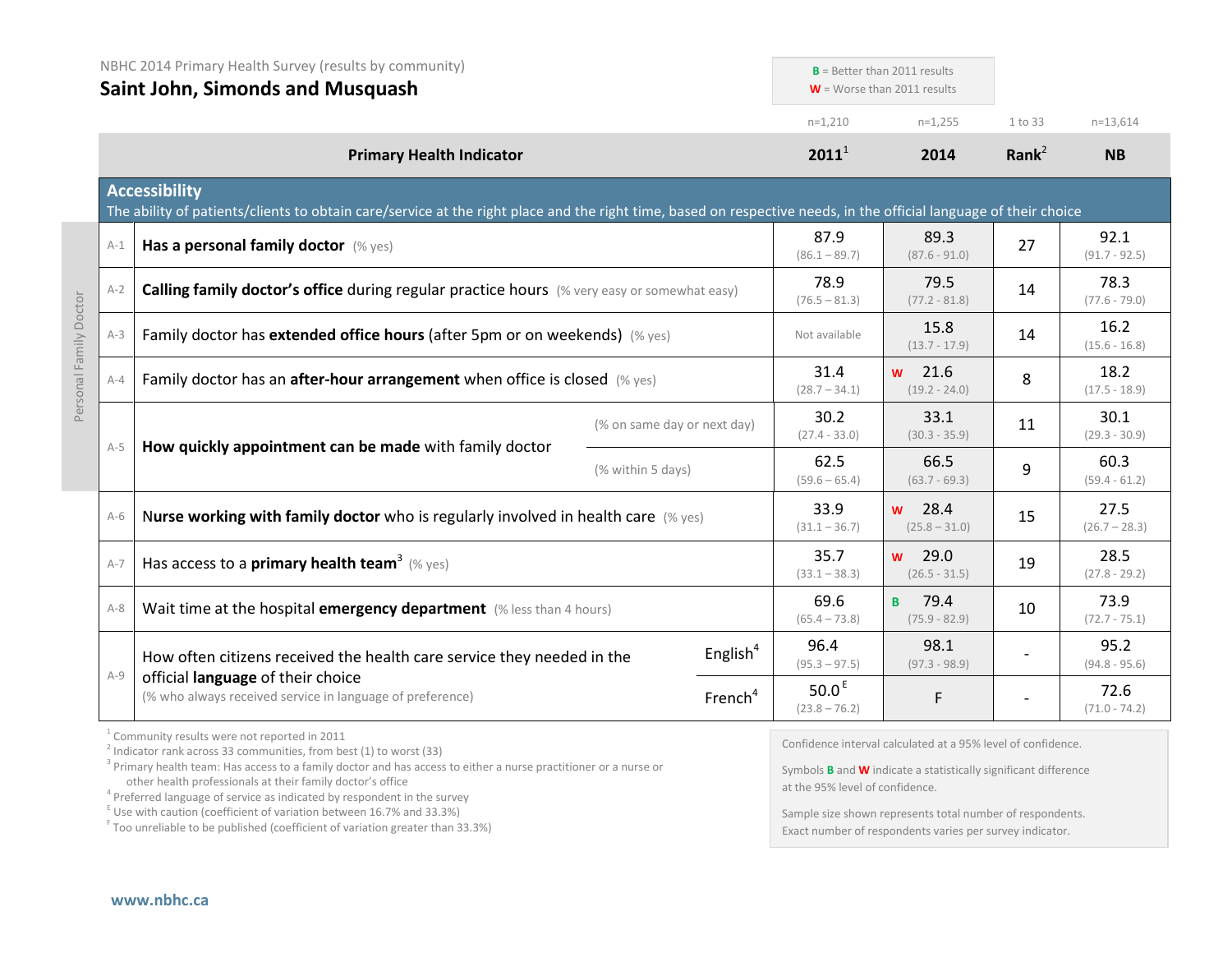| NBHC 2014 Primary Health Survey (results by community)<br><b>Saint John, Simonds and Musquash</b> |                                                                                                                                                                  | $B =$ Better than 2011 results<br>$W =$ Worse than 2011 results |                            |                   |                            |
|---------------------------------------------------------------------------------------------------|------------------------------------------------------------------------------------------------------------------------------------------------------------------|-----------------------------------------------------------------|----------------------------|-------------------|----------------------------|
|                                                                                                   |                                                                                                                                                                  | $n=1,210$                                                       | $n=1,255$                  | 1 to 33           | $n=13,614$                 |
|                                                                                                   | <b>Primary Health Indicator</b>                                                                                                                                  | $2011^1$                                                        | 2014                       | Rank <sup>2</sup> | <b>NB</b>                  |
|                                                                                                   | <b>Appropriateness</b><br>Care/service provided is relevant to the patients'/clients' needs and based on established standards                                   |                                                                 |                            |                   |                            |
| $Q-1$                                                                                             | Adults 65 and over who received their flu shot in the last year $(\%$ yes)                                                                                       | Not available                                                   | 74.3<br>$(70.3 - 78.3)$    | 10                | 70.6<br>$(69.2 - 72.0)$    |
| $Q-2$                                                                                             | Adults with one or more of four select chronic health conditions <sup>5</sup> who had<br><b>measurements for blood pressure</b> in the past 12 months $(\%$ yes) | 93.6<br>$(91.4 - 95.7)$                                         | 92.6<br>$(90.5 - 94.7)$    | 15                | 91.3<br>$(90.6 - 92.0)$    |
| $Q-3$                                                                                             | Adults with one or more of four select chronic health conditions <sup>5</sup> who had<br><b>measurements for cholesterol</b> in the past 12 months (% yes)       | 75.0<br>$(71.2 - 78.8)$                                         | 75.2<br>$(71.7 - 78.7)$    | 20                | 76.3<br>$(75.2 - 77.4)$    |
| $Q - 4$                                                                                           | Adults with one or more of four select chronic health conditions <sup>5</sup> who had<br>measurements for blood sugar in the past 12 months (% yes)              | 75.8<br>$(72.1 - 79.6)$                                         | 73.1<br>$(69.5 - 76.7)$    | 21                | 73.9<br>$(72.8 - 75.0)$    |
| $Q-5$                                                                                             | Adults with one or more of four select chronic health conditions <sup>5</sup> who had<br><b>measurements for body weight</b> in the past 12 months (% yes)       | 67.7<br>$(63.6 - 71.8)$                                         | w 57.0<br>$(53.0 - 61.0)$  | 20                | 59.3<br>$(58.0 - 60.6)$    |
| $Q-6$                                                                                             | How often family doctor helps citizens coordinate the care from other health care<br>providers and places (% always)                                             | 72.5<br>$(69.2 - 75.8)$                                         | 75.3<br>$(72.1 - 78.5)$    | $\overline{7}$    | 70.7<br>$(69.7 - 71.7)$    |
|                                                                                                   | <b>Effectiveness</b>                                                                                                                                             |                                                                 |                            |                   |                            |
|                                                                                                   | Care/service, intervention or action achieves the desired results                                                                                                |                                                                 |                            |                   |                            |
| $Q - 7$                                                                                           | Citizens with a chronic health condition who have confidence in controlling and<br>managing their health condition (% very confident)                            | 42.6<br>$(39.3 - 45.8)$                                         | 47.7<br>$(44.5 - 50.9)$    | 8                 | 42.2<br>$(41.2 - 43.2)$    |
| <b>Safety</b>                                                                                     | Potential risks of an intervention or the environment are avoided or minimized                                                                                   |                                                                 |                            |                   |                            |
| $Q - 8$                                                                                           | Citizens with a chronic health condition who know what each of their prescribed<br><b>medications do</b> (% strongly agree)                                      | 55.2<br>$(51.6 - 58.8)$                                         | 56.1<br>$(52.7 - 59.5)$    | 8                 | 47.7<br>$(46.6 - 48.8)$    |
| $Q - 9$                                                                                           | Was harmed due to a medical error or mistake as a result of health care services<br>received in the last 12 months (excluding hospital stay) $(\%$ yes)          | 3.7<br>$(2.6 - 4.8)$                                            | $3.0^{6}$<br>$(2.1 - 3.9)$ |                   | $2.7^{6}$<br>$(2.4 - 3.0)$ |
| $1 -$                                                                                             |                                                                                                                                                                  |                                                                 |                            |                   |                            |

<sup>1</sup> Community results were not reported in 2011

 $2$  Indicator rank across 33 communities, from best (1) to worst (33)

<sup>5</sup> Self-reported by respondent: Diabetes, heart disease, stroke or high blood pressure

 $6$  For this type of indicator, a "better" result is achieved when the indicator has a "lower" value

<sup>7</sup> Self-reported by respondent: Arthritis, asthma, cancer, chronic pain, depression, diabetes, emphysema or COPD,

gastric reflux (GERD), heart disease, high blood pressure or hypertension, mood disorder other than depression, or stroke

Confidence interval calculated at a 95% level of confidence.

Symbols **B** and **W** indicate a statistically significant difference at the 95% level of confidence.

Sample size shown represents total number of respondents. Exact number of respondents varies per survey indicator.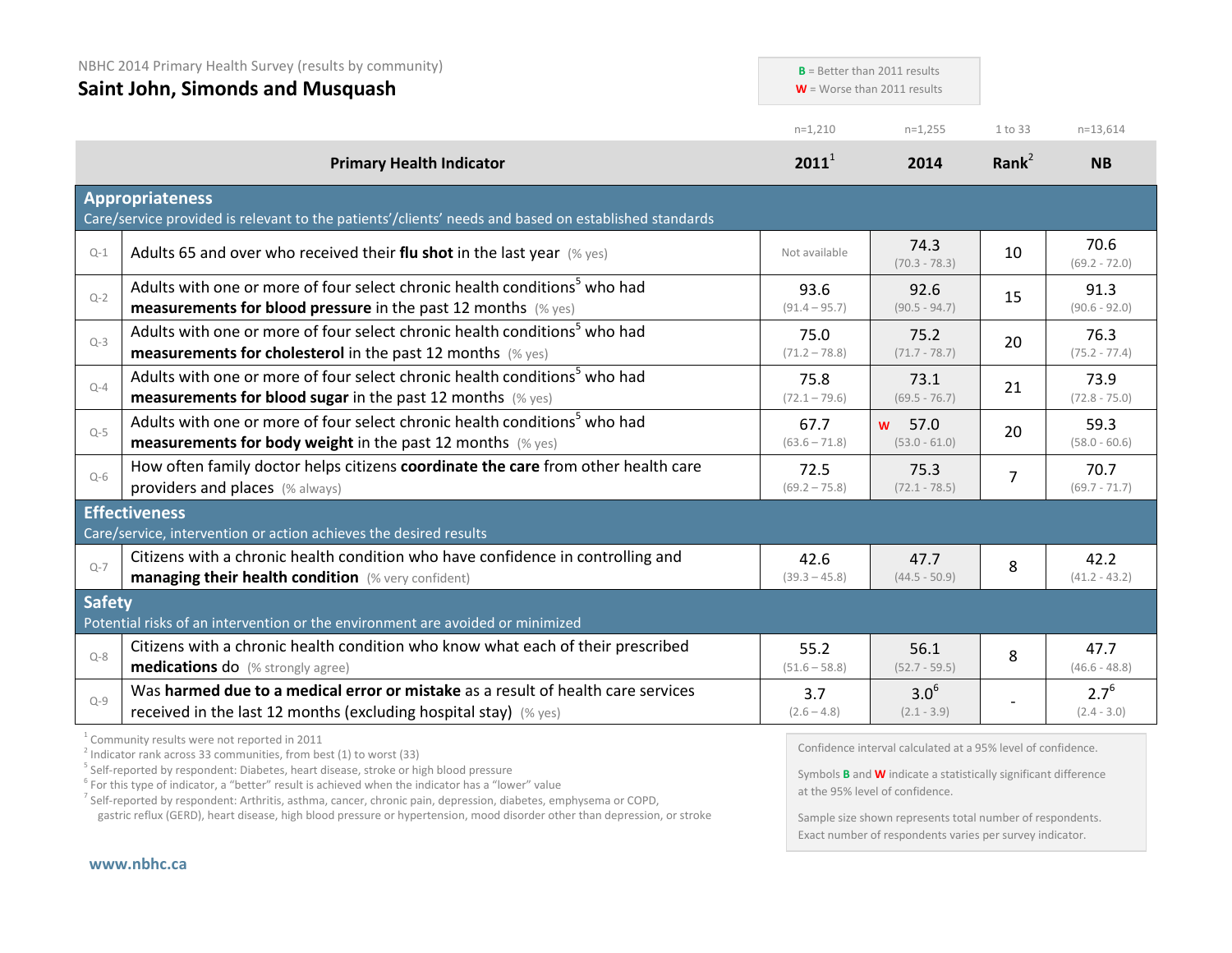|          | NBHC 2014 Primary Health Survey (results by community)<br><b>Saint John, Simonds and Musquash</b>                          |                            | $B =$ Better than 2011 results |                   |                               |
|----------|----------------------------------------------------------------------------------------------------------------------------|----------------------------|--------------------------------|-------------------|-------------------------------|
|          |                                                                                                                            |                            | $W =$ Worse than 2011 results  |                   |                               |
|          |                                                                                                                            | $n=1,210$                  | $n=1,255$                      | 1 to 33           | $n=13,614$                    |
|          | <b>Primary Health Indicator</b>                                                                                            | $2011^1$                   | 2014                           | Rank <sup>2</sup> | <b>NB</b>                     |
|          | <b>Efficiency</b><br>Achieving the desired results with the most cost-effective use of resources                           |                            |                                |                   |                               |
| $Q - 10$ | Model of care used most often when sick or in need of care from a health professional<br>(% hospital emergency department) | $6.8^{6}$<br>$(5.4 - 8.2)$ | $8.3^{6}$<br>$(6.8 - 9.8)$     | 11                | $11.5^{6}$<br>$(11.0 - 12.0)$ |
| $Q-11$   | Has used Tele-Care or other telephone information lines in the last 12 months $(\%$ yes)                                   | 9.1<br>$(7.5 - 10.7)$      | 6.9<br>$(5.5 - 8.3)$           | 14                | 7.4<br>$(7.0 - 7.8)$          |
|          | <b>Use of services</b><br>Using primary health services in the last 12 months                                              |                            |                                |                   |                               |
| $U-1$    | Visited a personal family doctor (% yes)                                                                                   | 80.0<br>$(77.8 - 82.2)$    | 78.7<br>$(76.4 - 81.0)$        | 23                | 80.3<br>$(79.6 - 81.0)$       |
| $U-2$    | Visited a hospital emergency department (% yes)                                                                            | 43.2<br>$(40.5 - 45.9)$    | 40.1<br>$(37.4 - 42.8)$        | 21                | 41.3<br>$(40.5 - 42.1)$       |
| $U-3$    | Visited a specialist (% yes)                                                                                               | Not available              | 57.9<br>$(55.2 - 60.6)$        | 11                | 56.4<br>$(55.6 - 57.2)$       |
| $U-4$    | Visited an after-hours clinic or a walk-in clinic (% yes)                                                                  | 28.6<br>$(26.1 - 31.1)$    | 23.7<br>$(21.4 - 26.0)$        | 12                | 24.3<br>$(23.6 - 25.0)$       |
| $U-5$    | Visited an alternative practitioner (% yes)                                                                                | Not available              | 19.0<br>$(16.9 - 21.1)$        | 28                | 25.2<br>$(24.5 - 25.9)$       |
| $U-6$    | Visited a community health centre (% yes)                                                                                  | 5.9<br>$(4.6 - 7.2)$       | 6.2<br>$(4.9 - 7.5)$           | 20                | 6.9<br>$(6.5 - 7.3)$          |
| $U-7$    | Used ambulance services (% yes)                                                                                            | 8.6<br>$(7.1 - 10.1)$      | 7.2<br>$(5.8 - 8.6)$           | 10                | 5.7<br>$(5.3 - 6.1)$          |
| $U-8$    | Visited a nurse practitioner (% yes)                                                                                       | 5.2<br>$(4.0 - 6.4)$       | 8.5<br>$(7.0 - 10.0)$          | 15                | 7.7<br>$(7.3 - 8.1)$          |
| $U-9$    | Visited a health professional at a private clinic (% yes)                                                                  | Not available              | 20.1<br>$(17.9 - 22.3)$        | 27                | 23.7<br>$(23.0 - 24.4)$       |

<sup>1</sup> Community results were not reported in 2011

Confidence interval calculated at a 95% level of confidence.

Symbols **B** and **W** indicate a statistically significant difference at the 95% level of confidence.

Sample size shown represents total number of respondents. Exact number of respondents varies per survey indicator.

<sup>&</sup>lt;sup>2</sup> Indicator rank across 33 communities. Under "efficiency" the rank is from best (1) to worst (33). Under "use of services" the rank is from highest (1) to lowest (33).

 $6$  For this type of indicator, a "better" result is achieved when the indicator has a "lower" value